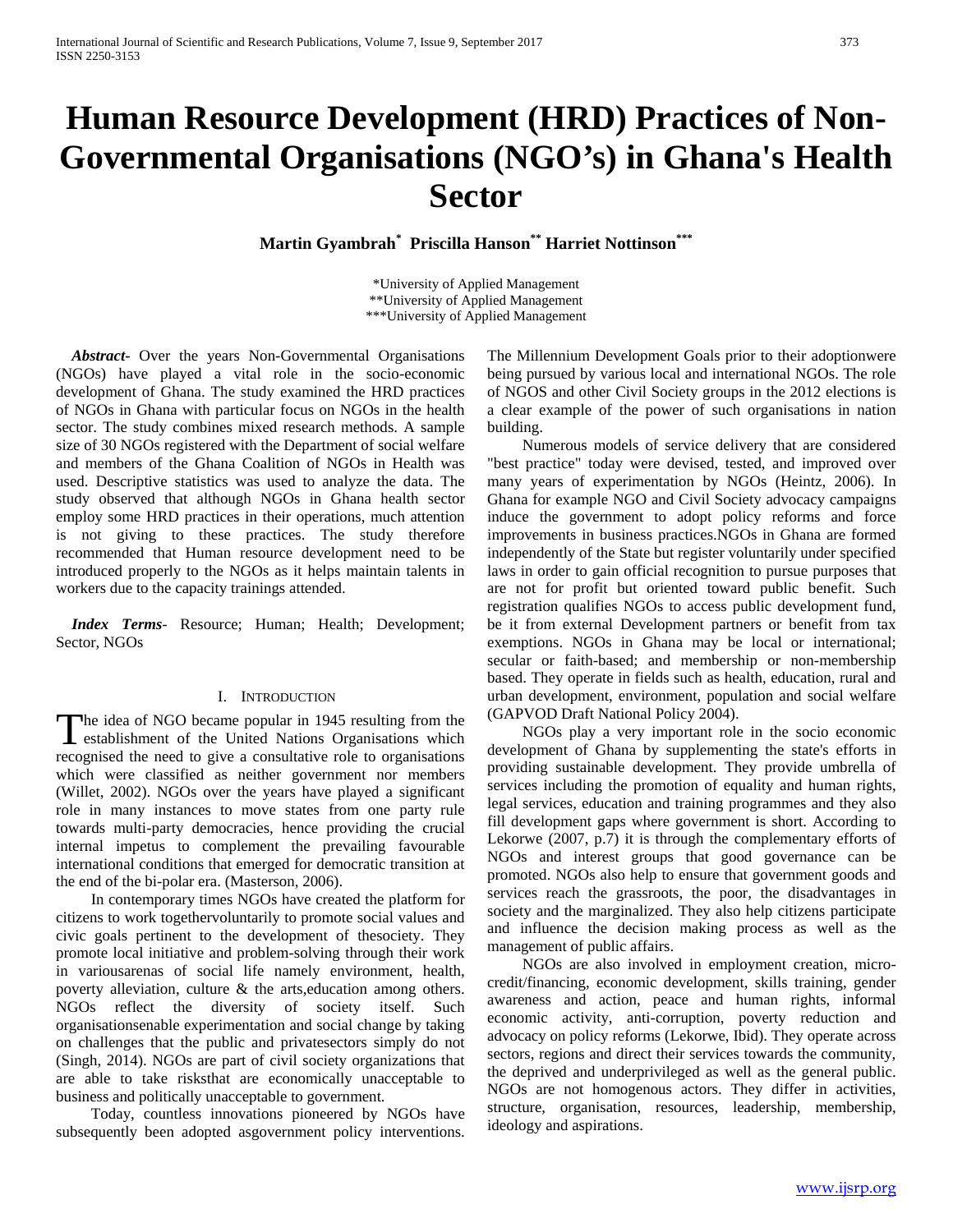Contemporary Organisations are placing much value on human resources considering their relevance as an important asset necessary to survive and achieve sustained competitive advantages. In spite of this, the usage of effective human resource management (HRM) practices in many local Non Govermental organizations (NGOs) is often low in the list of management priority (Batti, 2014). According to Batti (ibid) Successful NGOs are those that recognize the significance of the human element on organizational success and emphasize on their development, satisfaction, commitment and motivation in order to attain desired objectives. NGOs often do not realize the relevance of effective management of human resources to the wellbeing of the organization and hence do not invest adequate time or resources to build their capacity in necessary human resource competencies (Batti, ibid). Against the background the study seeks to examine the human resource development (HRD) practices of NGOs in the health sector of Ghana.

#### II. PROBLEM STATEMENT

 For NGOs to thrive there is an urgent need for professional human resource development practices within the work environment due to the particular important role they perform in the society. However, most NGOs receive little sponsorship, making one wonder how they are able to engage the services of such high profile professionals to streamline their human resource planning.Moreover, increased societal and human needs have led the proliferation of NGOs theirattendant activities. There are reports of low salaries, high staff turnover, mass desertion,ineffective leadership and above all misappropriation of project funds (Regional Reports ofGCNH). This study therefore seeks to examine the role of NGOs in the development ofGhana's human resource and further assess the impact of the human resources developmentstrategies pursued NGOs in Ghana, particularly NGOs in the Health sector.

 The purpose of this study is to find out the practices currently being employed by the NGOs in the health sector in Ghana. The study also seeks to examine the policies that guide HRD activities in NGOs in Ghana with particular focus on the NGOs in the health sector and also identify the factors that influence various HRD practices.

## III. LITERATURE REVIEW

 NGOs are said to be independent, not part of the government, voluntary, non -profit and charitable which promote development oriented activities for vulnerable groups in society. Considering that as an organization, it focus on the effort and competencies of human resources in achieving its aims, there is the need for NGO's to adopt and implement human resources practices essential in enhancing the wellbeing, competencies and motivation of its employees. This implies that, although NGOs do not aim to achieve profit, to attain its goals for which they were set up, then it is critical to employ human resource development (HRD) practices in its management of staff. HRD is concerned with staffing issues, education and training, performance management, working conditions among others. It also involves many actors who have a stake in it and who can

facilitate or hinder the pursuit of objectives. It is very relevant as it helps in optimizing the production and utilization of the workforce (Dussault, 1999).

 Nadler (1970, p. 3) refers to HRD as a series of organised activities conducted within a specified time and designed to produce behavioural change. On the other hand, Craig (1976) indicates that HRD focuses on the central goal of developing human potential in every aspect of lifelong learning. Swanson and Holton (2001, pp. 22) indicated that HRD is a relatively new term which involved training the larger component and can be tracked back through the evolution of the human race. HRD professionals have powerful tools available to get others to think, accept and act and also have a very privileged position on accessing information that transcends the boundaries and levels of individuals, groups, work processes and the organisations. Jon and Randy (2006) related HRD as a new learning and performance wheel to a driving business performance which includes all the activities of HRD. According to Swanson and Holton (2001), suggested that the twenty-first century challenge for HRD is to engage in high technology means of developing and unleashing human expertise coming from the demand of professionals to do HRD work better, faster, and cheaper.

 Drucker (1999, p. 255) indicated that "the purpose of an organisation is to make the strengths of people productive and their weaknesses irrelevant". This means that success or failure of NGOs will depend in large measure on its ability to attract, develop, and hold committed people. Most of the local NGOs formed in Ghana depend on voluntary staff to run their programmes and activities; as a result they do not have control over the quality of labour they obtain. Their staffing levels are determined by those who volunteer their services. Some of the personnel used to run the affairs of the local NGOs are not well trained to effectively carry out their duties (Gyamfi, 2010, p. 30). Leworke (2007 p. 14), suggested that lack of well trained and experienced human resources limits the extent to which local NGOs are able to manage their day to day affairs and their capacity to plan, appraise, implementing and monitor their projects and programmes. He maintains that most knowledgeable and experienced volunteers do not normally provide adequate support for NGOs activities because of the limited time they have to render their services. However, Ibrahim and Muhtesem (2006, p.4) revealled that not all people working for local NGOs are volunteers. There are paid staffs who typically receive lower pay than in the corporate private sector. As a result staff turn-over is high in local NGOs. They further maintain that the poor quality of training or lack of importance attached to training local NGO workers contribute to the organisation inability to raise funds.

 Lortsman (2007, p.29) asserts that lack of human resource capacity to raise local funds is similar to the absence of institutional mechanism for local fund raising. He further argues that local fund raising requires people having the skills and willingness to do it and a good public reputation. This means that expertise are needed to plan when, where and how to seek for funds especially in an environment where the population is poor and may be suspicious of the motives. This really affects the ability of local NGOS to attract high quality employees. Considering the revelance of human resource to every organization, it could be argued that the most important resource an NGO has is its staff and volunteers. Without Human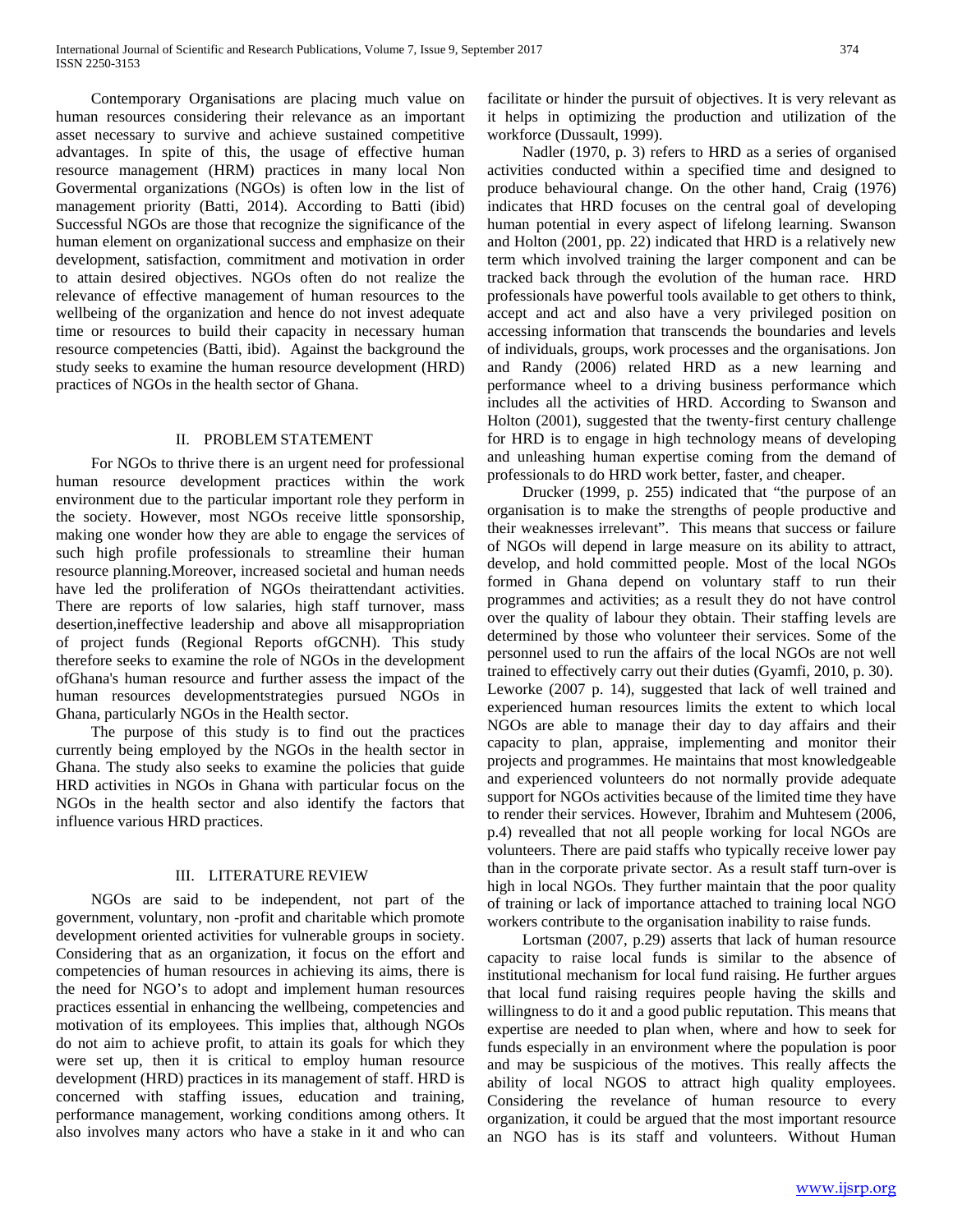resources, it is not possible for an NGO to achieve its mission. They do it for the passion because non-profit work is usually not very glamorous and for that matter, it is a job with long hours and low pay. Organisations may have difficulty recruiting the right individuals for the job at the salary level or struggle to retain the best performing employees.

 The importance of having a competitive human resource is synonymous with the success of today's organizations. An efficient and effective human resource will produce quality, productive individuals that will eventually minimize the problems that are related to human resource such as job dissatisfaction, absenteeism, or turnover of employees Daud (2006). Evidently, the relevant of HRD can therefore not be underestimated. This study therefore seeks to find out how NGOs adapt to healthy human resource management toward maximizing the potentials of its employees.

#### IV. RESEARCH METHODOLOGY

 This study used the descriptive survey as a means of gaining insight into HRD practices of NGOs in the Health Sector in Ghana. A mixed research method was employed to data collection. Functionally the Ghana Coalition of NGOs in Health is controlled by a Board consisting of all regional chairs, the Chairman and the vice chairperson plus three ex officio members. In this case the National secretariats are those who manage the projects and the various regions handle the implementation. This consists of 5 staff with various expertise. The regions consist of a number of NGOs. In this study the target population is NGOs in the Health sector in Ghana which is difficult to identify. This is because NGOs in health has about 15 networks. This includes the Coalitions, Alliances among others. In this study, Ghana Coalition of NGOs in Health (GCNH) was purposively sampled due to their regional presence, its membership, and thematic focus of its members such as HIV, Maternal Health, Sexual and Reproductive Health and Rights, Water and Sanitation, Immunisation, TB among others. GCNH has a bigger population therefore members were again stratified in groups as active and inactive members. For the sake of this study, 155 active members were stratified and their contacts were given by the regional chairpersons. To avoid bias, these organisations names were written and put in a bowl and a selection of 30 NGOs were sampled due to their size, year of existence and performance in terms of HRD.Formal and informal interviews covering a range of respondents including local NGOs and international NGOs were conducted. A structured questionnaire was designed to contain both close and open ended questions. In order to validate preliminary findings resulting from questionnaires, interview guide were developed for focus group discussions which were held in the National Secretariat Office of the Ghana Coalition of NGOs in Health. This was to help crosscheck individual organisational responses. The Focus group discussions were also helpful in gathering new and relevant information. This was done to pre-test the survey instrument.

 Since the research was a descriptive survey, research questions one and two were analysed using frequencies, percentages and bar charts while research questions three was also analysed using interviews and focus group discussions.

#### V. RESULTS AND DISCUSSIONS

 The findings from the field have been categorised into 3 sections. Section one discusses findings from HRD practice of selected NGOs in the region. The second section discusses the influence of financial resources on HRD activities, while the third deals with improvements of HRD practices of NGOs in the health sector.

# **Research Question one: what are the HRD practices of NGOs in health**

 This section was targeted to find out the various recruitment policies adopted by the respondents and whether they practice otherwise. It was observed that that some selected NGOs adopt recruitment policy. 46% of respondents have recruitment policy they abide by. Larger NGOs uses application as a means of recruitment and the criteria used for selection is the interview. 37% of respondents use other means for recruitment like relatives, walk-in, family members and friends without necessarily filling an application form or going through an interview process whiles 17% of respondents use employee referrals. Some even walk in without requisite qualification but they are accepted to work as volunteers to help in the communities most especially those who really understand the local languages in the villages to help eradicate diseases

 Further, staff training and development practices at the various NGOs were observed. It was revealed that Staff development and training helps employees to learn new things in order to become efficient in their area of work. Greater number of respondents (13) representing 43.3% practice on the job training for their staff whiles (5) respondents provides off the job training for the employees representing 16.67%. 10% respondents practice both on-the-job and off-the-job training because of the nature of work. This is because of the inability of HR department and the essence of Human resource development which is not known.

 It was further observed that training needs is identified through job evaluation, performance management, job analysis or other. Thirteen (13) respondents representing 43% training needs is determined by its importance. This means that it is necessary for the organisation to undergo such training, not specifically as a current training need. This sometimes is not compulsory for employees. 5 allow staff to attend training if only it will benefit the organisation and also if there are availability of funds. 27% respondents talks about the current needs of their staff and 30% are determined by areas related to health for instance issues relating to first Aid. This does not necessarily depends on the current training needs or its importance but rather due to lot of field work it entails.

 With regards to the development activities of NGOs, it was revealed that majority of respondents organises workshop trainings for their employees, representing 43.33%. This also includes the volunteers of the organisation. Referral and internship programmes representing 16.67% are organised for only permanent staff whiles on- the- job training represents 13.33%. The study leave representing 10% are also organised for permanent staff. Majority organisation does not resort to study leave because there is no other person to stand in for the one on leave. This most at times affects progress of work.

 When asked in a focus group discussion what information are given to newly employees by the various NGOs, it was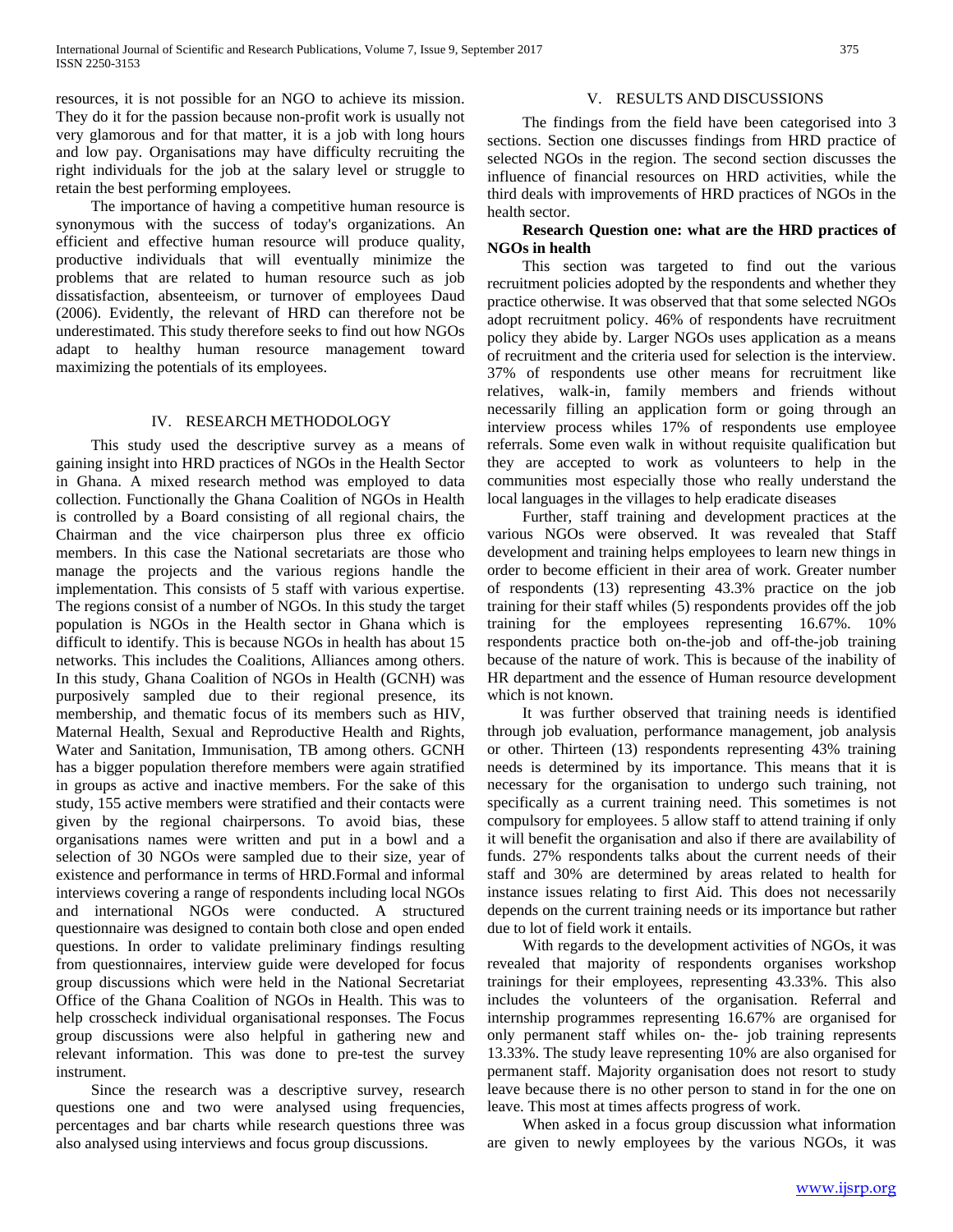observed that a greater number of respondents (10) indicated that they discuss general information about the job, Six (6) respondents discussed about job requirements briefly and then give a manual to the new hire or volunteer to read and understand whiles 6 group of respondents talks about conditions of service. Five (5) respondents talks about job description while three (3) respondents discuss about job duties statements. It can be observed that greater number of respondents communicates general information of the job to the new hires without necessarily discussing the policies and procedures of the organisation. Here the general information is about a brief of the work that the individual is about to do together with the allowance or salary excluding policies and procedures since they do not have them in place; not even employee safety or other entitlements is discussed. Here the bottom line is that the salary is subject to availability of funds and ends there without necessarily any increment. Job requirement on the other hand explains what actually the new hire is coming to work on in the organisation and what the organisation also requires from the person. Condition of service on the other hand refers to the other incentive put in place for the new hire, be it bonuses, fringe benefits among others.

 Furthermore, the study observed that in terms of how employees' performance are assessed, about 18 respondents assess performance through appraisal representing 60%. This means that despite unlimited resources to engage Human resource personnel, performance evaluation is being assessed. This goes on in the Large NGOs in Ghana and those that have permanent staff based on the project for about 5 years, appraisal is done half yearly. Also, 26% respondents do not evaluate staff performance but they only appreciate what staff has done without necessarily discussing the success and challenges they face in their job. This is because majority of the staff are volunteers and are not permanent staff. They just come in and go as the need arises. Other respondents representing 13.33% neither know the practice of job evaluation nor appreciate what staff do. With these groups of people, they have temporal staff, so whenever a project comes they are just invited to help within a short period of time and then go away. These people have their permanent job already elsewhere.

 In addition, the study probe in to how the results of performance appraisals are used, the results showed that 7 respondents representing 23.33% do not provide anything after job evaluation and some although they practice it, do not attract anything afterwards. 6 respondents representing 20% each add promotion together with salary increment as well and the other did only salary increment to staff after the evaluation process. This is because staff are already not enough and there is no vacant position. This allows the staff to feel good and enables them to give off their best despite always working under pressure. 5 respondents representing 16.67% promote its staff to the next level available without necessarily adding some amount of money to their salary but rather they enjoy other benefits like travel allowance, professional education among others. These boost employee's morale and their self-esteem. The last group of respondents 3 representing 10% do otherwise like appreciating what staff has done by just saying thank you to them for doing a very great job.In addition, the study showed the extent to which the NGOs employ job design strategies. These strategies aim at properly training workers to administer their tasks differently to reduce boredom and also to help them to attain their full potential.

 From the findings, it was observed that, 15 respondents representing 50% practice job enlargement. This is because whenever a new project is won they do not necessarily recruit new staff due to unavailability of funds but rather increase the work of the staff in order not to incur additional cost. 7 respondents representing 23.33% practice job rotation whiles 4 respondents representing 13.33% practice both job rotation and job enlargement. 4 respondents representing 13.33% do not practice any of the job designs. Their work is just one off thing so they don't go according to any job design.

 Further from the findings, it was observed that 18 respondents representing 60% do not have HR department whiles 7 representing 23.33% were not sure due to the fact that some directors play partial role of Human Resource, some have Human Resource personnel but their role do not come out clearly as Human Resource officer. This makes it difficult for clarity purposes so some are not sure whether Human Resource manager exist or not. Also, 5 respondent representing 16.67% has Human Resource department and they are efficient in their area of work. This consists of larger NGOs and not the smaller ones.Ghana Coalition of NGOs in Health has provided HR manual which should guide the HR department and those without HR department yet some selected respondents do not have them in their possession. The study further revealed that out of the 30 respondents, 19 respondents representing 63.33% indicated that do not have HR manual despite the duties they perform. 11 representing 36.67% has Human Resource manual. The HR manual are usual designed by consultants for those who do not have HR department to serve as a guide. This manual outlines the principles that need to be adhered to.

 In terms of the practice of recruitment and selection, it was revealed that, 46% of selected respondent adopt recruitment policy, this is by sending application forms to apply for a vacant position and also inviting the applicant for an interview. This allows the NGOs to get the qualified persons for the job. 37% use relatives, friends, family members and walk-in to get jobs. Whiles 17% use employee referrals. According to the respondents, various persons walk in without requisite qualification but they are accepted to work as volunteers to help in the community most especially those who really understand the local languages in the villages to help them to campaign and to eradicate diseases.

 With regards to training and development, the analysis showed that, selected respondents organise training for their staff. This is by organising workshops, attending short courses and coaching within the organisation and other capacity building training programmes as these helps the staff to develop in the area of study representing 69.67%. The rest do not organise any training programmes for their staff. This is because of the inability of HR department and the essence of Human Resource development is not known by the Directors. According to the respondents, it is therefore necessary for the organisation to undergo such training, not specifically as a current training need. This sometimes is not compulsory for employees. 5 allow staff to attend training if only it will benefit the organisation and also if there are availability of funds. 27% respondents talks about the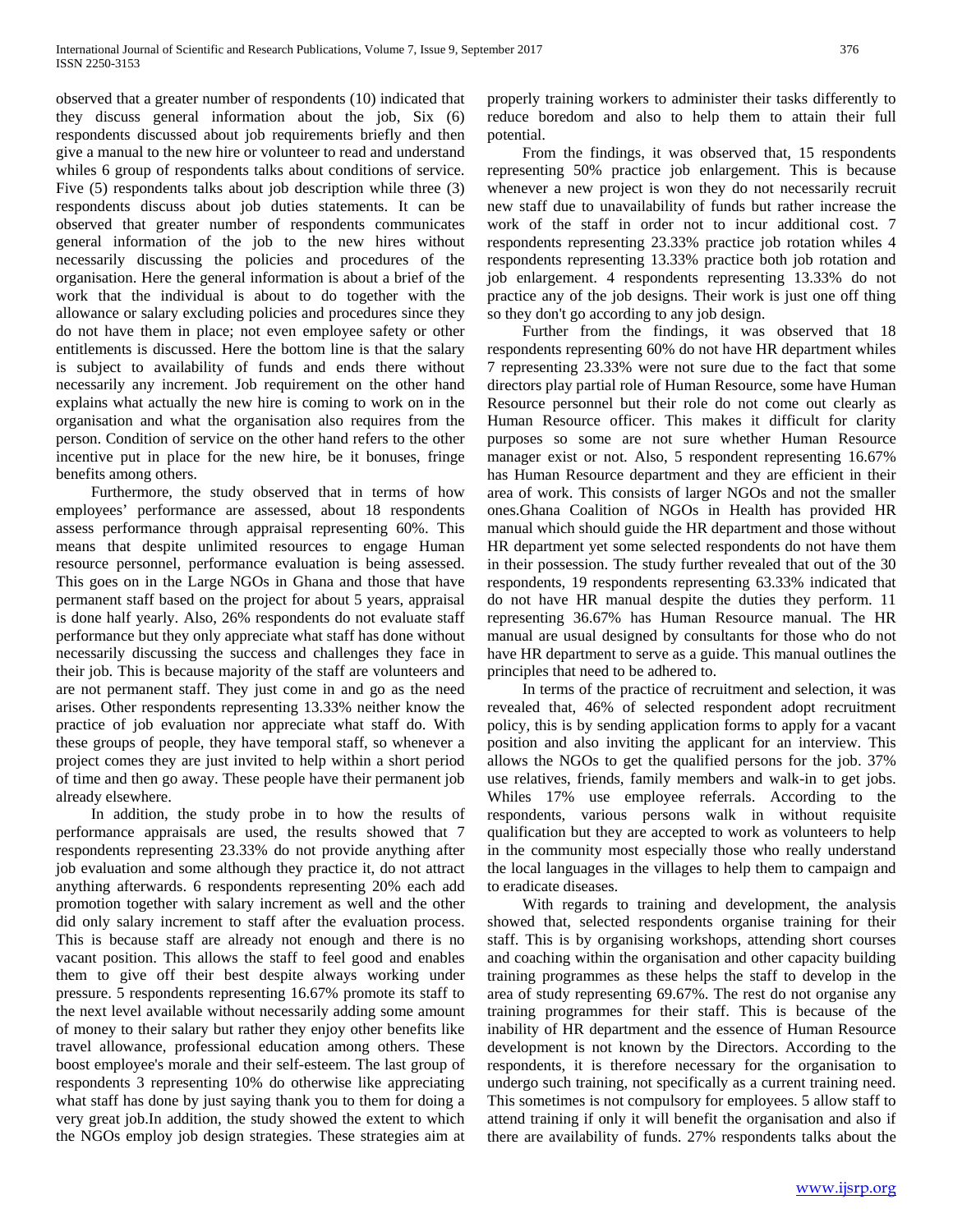current needs of their staff and 30% are determined by areas related to health for instance issues relating to first Aid. This does not necessarily depends on the current training needs or its importance but rather due to lot of field work it entails.Again, majority of respondents organises workshop trainings for their employees, representing 43.33%. This also includes the volunteers of the organisation. Referral and internship programmes representing 16.67% are organised for only permanent staff whiles on- the- job training represents 13.33%. The study leave representing 10% are also organised for permanent staff. Majority organisation does not resort to study leave because there is no other person to stand in for the one on leave. This most at times affects progress of work.

 It was also observed that greater number of respondents communicates general information of the job to the new hires without necessarily discussing the policies and procedures of the organisation. Here the general information is about a brief of the work that the individual is about to do together with the allowance or salary excluding policies and procedures since they do not have them in place; not even employee safety or other entitlements is discussed. Here the bottom line is that the salary is subject to availability of funds and ends there without necessarily any increment. Job requirement on the other hand explains what actually the new hire is coming to work on in the organisation and what the organisation also requires from the person. Condition of service on the other hand refers to the other incentive put in place for the new hire, be it bonuses, fringe benefits among others.

 Again in the study conducted, 60% assess performance through appraisal. This means that, despite the unlimited resources to engage Human Resource personnel, performance evaluation is assessed. This goes on in the large organisations that have a capacity of over 35 employees and those that have permanent staff. Other respondents representing 13.33% neither practice job evaluation nor appreciate the work done by staff. With these groups of people, they have temporal staff, so whenever a project comes they are just invited to help within a short period of time and then go away. Other respondents only appreciate what staff has done without necessarily discussing the success and challenges they face in their job.

 Furthermore, 7 respondents representing 23.33% do not provide anything after job evaluationand some although they practice it, do not attract anything afterwards. 6 respondentsrepresenting 20% each add promotion together with salary increment, whilst other respondentonly increase staff salary after the evaluation process. This is because staff are already notenough and there is no vacant position. This allows the staff to feel good and enables them togive off their best despite always working under pressure. 5 respondents representing 16.67% promote its staff to the next level available without necessarily adding some amount of money to their salary but rather they enjoy other benefits like travel allowance, professional education among others. These boost employee's morale and their self-esteem. The last group of respondents 3 representing 10% do otherwise like appreciating what staff has done by just saying thank you to them for doing a very great job.

 Also the study indicated that, 13.33% do not know what job design strategies is all about so they do not practice it. This is because they use a lot of volunteers and interns in the organisation. 50% of the respondents practice job enlargement. This is as a result of majority of staff practicing multitasking since permanent staff are not many and they work with more volunteers. In addition, 23.33% practice job rotation as this allows staff to experience each other's job.

 Human resource information system are processes that the organisation put together to provide the human resource needs. From the study, 16.67% has HR department, these are the larger organisations that have branches in other regions. 23.33% are not sure because the director happens to be the HR manager and all decision is vested to him. Respondents also indicated that, this does not speed up processes. Again 36.67% have HR manuals without necessarily having HR department. This serves as a guide in the office whereas 63.33% do not have HR manual to guide them.With the small size, HR manual is being designed by consultants for those who do not have HR department to guide them. This manual outlines the principles that need to be adhered to in the work setting.

## **Research question two: How does the financial resource of an NGO influence its HRD practices?**

 Majority of respondents indicated that lack of financial resources impact negatively on activities of Human Resource. Some of the practical examples respondents came up with can be summarized as poor quality of work representing 16.67%, low performance of work due to inadequate funding 50%, lines of authority not clearly defined 13.33%, low motivation 10% and lack of core funding 10%. Majority respondents conceded that inadequate funding of Human resource development lead to low performance of work.

 Again, according to the respondents labour turnover is high in the organisation. This is the rate at which employees leave the organisation overtime. This is as a result of low motivation in the organisation. The figure below depict the rate at which employees leaves the organisation as indicated by the respondents. The study further probed into the turnover rate among respondents. With a sample size of 30, 13 organisations experience staff turnover rate of more than 5 persons yearly. Ten (10) respondents experience 3 persons per annum of employee turnover. Five (5) persons have one employee per annum of labour turnover and 2 experience none employee turnover because they exist just a year and they have not done much projects. These findings supports the Regional reports on GCNH which specified that there are reports of low salaries, high staff turnover, mass desertion,ineffective leadership and above all misappropriation of project funds in the NGOs( Regional Reports ofGCNH).

# **Qualitative data analysis**

 In a focus group discussion, it emerged that expertise is needed to plan, when, where and how to seek for funding, especially in an environment where funds is not forthcoming. This is because scarce funding greatly complicates the ability of local NGOs to attract high-quality employees. And in effect affect the employment of Human resource to implement Human resource development activities thereby increasing labour turnover.

 Again, there are salary staff who receives low remuneration than those in the private sector, this results in staff turn-over in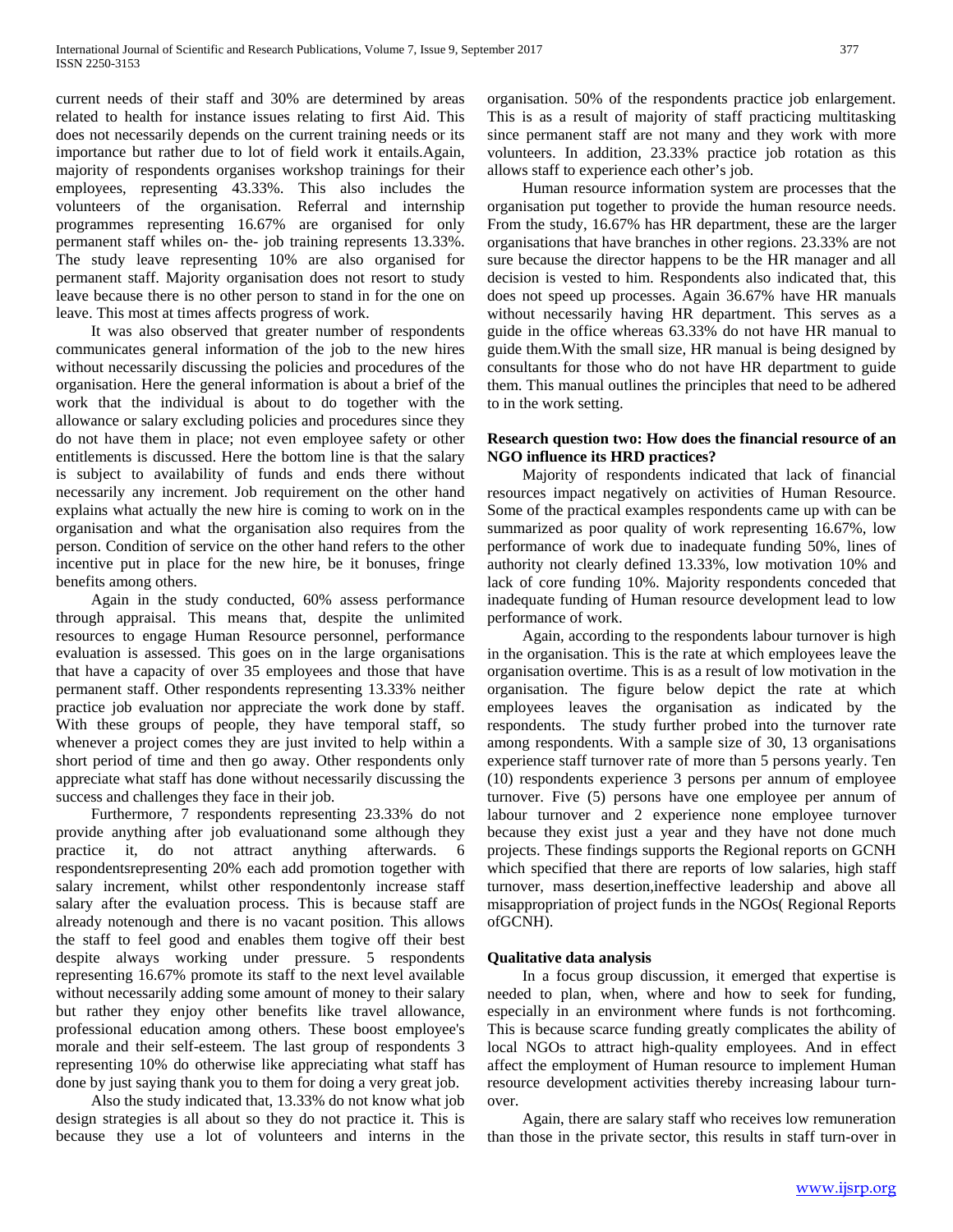local NGOs. This contributes to the organisations' inability to raise fund because of poor quality of training and lack of importance attached to training. Here staff are not given the chance to develop their career or even attend training programmes to help run the organisation. This demoralise the staff and they do not spent much time working with local NGOs. This really affects ability to raise funds to be able to employ or engage in Human Resource development activities. This is because staff are not being trained to have that skills and willingness to perform those function which do not lead to good public reputation.

 Again, most of local NGOs are drawn from family and church which makes the board not formal. It is surprising to find father, mother, husband, wife, siblings, auntie or uncles constituting board members and even staff as well, due to this it is obvious that the decision making rest with the executive director. Therefore such NGO may be situated in the Executive director's home. Due to this challenge local NGOs suffer lack of management skills, technical information and clear goals and form weak structure as well.

 For local NGOs to overcome these challenges have to devise better strategies to operate and raise fund to stay in that field since they have compelling missions that must be accomplished. Even if family members and church members are well educated and trained they will achieve their mission as intended.

# **Research question Three: How can NGOs in the health sector improve on their human resource development practices?**

 In an interview done, selected NGOs in Ghana and those who have long experience in those fields indicated that; Most NGOs in Ghana lack clearly defined structure in terms of organisational charts, buildings, facilities and human resources. For local NGOs to receive funding there is the need for structure to be put in place to generate local funds. Though most local NGOs operate in their own small way, do not have any structures in place. One person manages the office alone. Most at times they use their own houses which are not well furnished as their office without adequate facilities. When this happens donor funding is difficult to come by.

 There is no provision of human resource activities at all due to the fact that there are no budget lines for that. This goes a long way to affect work performance because the owners themselves carry on most of Human resource activities and since they are not qualified, lack requisite skill of Human resource. Therefore no motivation is given to staff which affects work performance. This means that the owners themselves should attend courses that can broaden their horizon so that they can have the requisite skills to discharge their duties.

 Quality of work is also not assured to some local NGOs because of unskilled labour they employ due to community outreach programmes. This is because most NGOs depend on voluntary staff to run their activities and programmes and generally do not have control over the quality of labour they obtain. Their staffing levels are determined by those who volunteer their services. Some of the personnel used to run the affairs of local NGOs are not well trained to effectively carry out their duties. Due to training and recruiting of experienced human resource personnel will enable local NGOs to manage their day to day affairs and can have the capacity to effectively plan, appraise, implement and monitor their projects and programmes. Also employees become creative in future by attending innovative courses to help government to restructure its strategies if what they have put in place does not merit the country. Since NGOs deal with a lot of advocacy issues, they are able to comment on issues on policies that the government have put in place which is not helping or to stand in for the voiceless in the country for there is be equity. This allows the country to thrive.

 • It was also noted that most volunteers and interns do not normally provide adequate support for NGOs activities because of the limited time they have to render their services. In this case strategies should be devised so that volunteers will not work directly on the job thereby creating gaps when they leave the organisation.

 • In promoting wellbeing of community members, by providing free medical care among others, and working effectively with the right people, members in the community will perceive that these local NGOs are satisfying their required need in the area of project development and service delivery. This will contribute to

> Obtaining funding for projects

- > Sustain of staff
- > Growth of the organisation

> Organisation ability to develop good proposal for funding.

 As HRD is mainly concerned with developing competences of people, it is necessary for NGO manages to introduce motivating factors like job enrichment, developing staff potentials, creating autonomous work groups, fostering innovation and creativity and developing trust so that the work will be done be efficiently and effectively.

## **Discussion**

 The presents study revealed the HRD practices of NGOs in the Ghanaian health sector. The outcome highlights the need for NGOs and its stakeholders to place much importance on their HRD practices and this is evidence in the relevance of these practices in enhancing the performance and success of organization, for instance according to Bhumit (2015) through effective HR practices, N. M. Sadguru Water and Development Foundation, an NGO based in Dahod district working in the natural resource management sector has been culminated a distinguished triumph in employee retention and organisational growth, which is remarkable and striking for the development sector. Further, the inadequate attention giving to the practice of HRD in the NGOs especially in the Ghanaian health sector as revealed in the analysis is also a cry for NGOs to invest resources in enhancing the development and wellbeing of its employees. The inadequate employment of HRD practices can be explained from Batti (2014) assertion. According to Batti (ibid) many local NGOs face diverse challenges in the area of human resource management. Local NGOs have inadequate HR management procedures in the organization and this affects the employee's work experiences and overall performance at individual and organizational level. The author further postulate that many local NGOs due to the size of the organization and scope do not have a human resource (HR) unit or a human resource manager and therefore they appoint staff to oversee staff issues who often do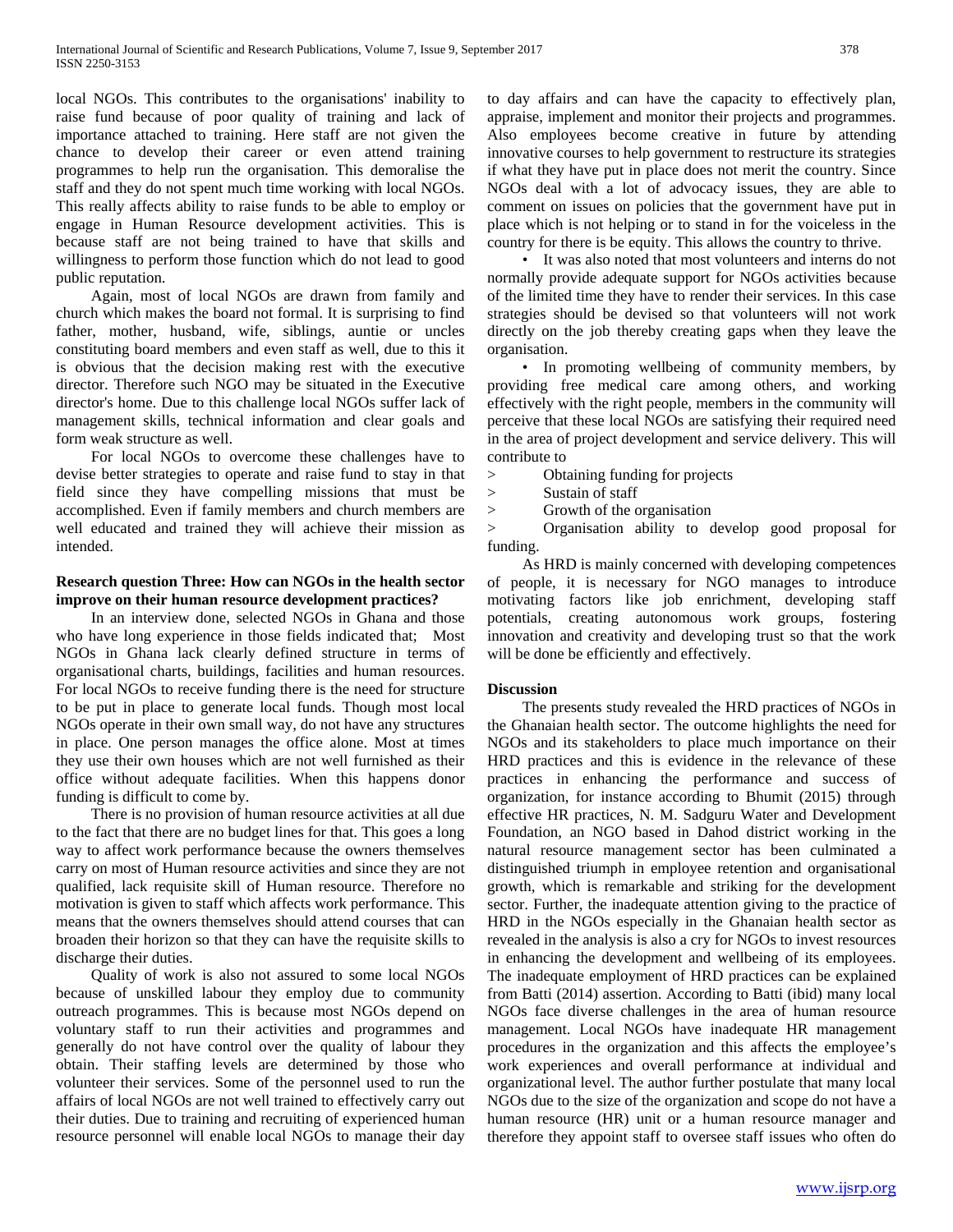not have the required human resource skills and competencies to manage the employees. Another area that is challenging local NGOs is the fact that many depend on donor funds that are tied to funding cycles that are short term in nature. This affects the NGOs human resource capacity in terms of the number and type of staff to recruit and employment duration (Batti, 2014). These findings of Batti (ibid) supports the present findings.

# VI. CONCLUSIONS

 NGOs play a very important role in the socio economic development of Ghana by supplementing the state's efforts in providing sustainable development. They provide umbrella of services including the promotion of equality and human rights, legal services, education and training programmes and also fill development gaps where government is short. They have over the years demonstrated the capacity of doing more with the needed support. However, funding for effective implementation of project activities is woefully inadequate (Gyamfi, 2010). This is the more reason why Human resource development activities are not being put in place. Mostly non availability of training and development programmes to harness the competencies of staff. Due to these issues most staff are not motivated enough to even stay in the organization. In effect staff does not stay long enough in the organisation and leaves for another organization. It is therefore imperative for local NGO's to measures in place to enhance their HRD practices so as to improve employee's performance and the well-being of the organization.

#### VII. RECOMMENDATIONS

 The recommendations that are put forward in the study are based on data analysed and interaction with the executive directors of selected local NGOs in Ghana together with experts in the field. This is an attempt to encourage the local NGOs to fill up the gaps so that they can finance their cause in much more effective way to be able to have human resource manager in place to work on human resource development activities and also use the HR manual as a guide for their activities in case they do not have a budget line for HR managers.. The recommendations are as follows:

Local NGOs should understand the psychology of workforce, retain the best talents of the organisation, motivate them to perform better and handle diversity while maintaining unity simultaneously. Also to be able to understand the mindset of workers in order to retain them is by giving the workers other benefits apart from their salary in terms of fringe benefits and bonuses and also recognising what the workers have done and appreciate them.

Human resource development should be addressed as s component of organisations survival in that, human beings are indispensable and managing people with various ideologies views and lifestyles need to be taken seriously. This will go a long way to maintain staff in the organisation.

Strategies should be redirected and streamlined in their activities to ensure that quality human resource is employed and still be able to achieve the strategic objectives of the organisation.

The directors, Chief Executive Officers and senior level officials should work towards developing and building their capacities, making all resources available since they are not working like sole proprietorship but always working with people.

• NGOs should help to manage change in the organisation and not be static in taking decisions. This is because when volunteers and interns come in, some of them might be good asset to the organisation. Again lot of NGOs in the various communities are not adaptive to technology, due to this current demands are not met which is very crucial to the organisation. In this case local NGOs should help furnish their organisation with required resources and executive officers should motivate its staff to stay longer in the organisation than enjoying the funds themselves without recognising the staff. This is because if employees are handled properly they might always come to that organisation with new ideas and input which will go a long way to help the organisation to succeed.

• Human resource development need to be introduced properly to the organisations as it helps maintain talents in workers due to the capacity trainings attended. Also HR manuals should be provided by the organisation with clear defined policies procedures to guide them in their decisions. This will help the organisation to provide excellent environment for staff to work with proper motivation being put in place.

#### ACKNOWLEDGMENT

 The authors acknowledge all the staff of University of Applied Management for their helpful assistance at all times and the staff of all the selected NGOs for their contribution in providing the needed data for the study**.**

#### **REFERENCES**

- [1] P. Willets, What is a Non-Governmental Organization" Article 1.44.3.7 in UNESCO Encyclopedia of Life Support Systems. World Bank (2001) 2002.
- [2] G. Masterson, Defining civil society in the context of the African peer review mechanism Note. Conflict, Democracy and Development (2007), eds. Elklit, Matlosa & Chiroro. EISA.
- [3] K. Singh, Servant Leadership in Non- Governmental Organizations (NGOs). Journal of Administrative Science, 11, (1), 2014, ISSN 1675-1302. Faculty of Administrative Science and Policy Studies, Universiti Teknologi MARA (UiTM), Malaysia.
- [4] S. Heintz, The Role of NGOs in Modern Societies and an Increasingly Interdependent World.". 2006. Retrieved on 21 Oct 2012 from http://www.ifce.org/pages/envirolink\_Articles/5m06/Role.htm
- [5] GAPVOD Draft National Policy (2004). Draft National Policy (December, 2004). Strategic partnership with NGOs. 2004 Revised version.
- [6] M. Lekorwe, Local government, Interest Groups and Civil Society. In public Administration and Policy in Botswana. Juta & Co. Ltd Kenwyn Cape Town. 2007.
- [7] R. C. Batti, Human Resource Management Challenges Facing Local NGOs. Humanities and Social Sciences. 2(4), 2014, 87-95. doi: 10.11648/j.hss.20140204.11.
- [8] G. Dussault, Human resource development: challenges in the health sector, 1999
- [9] D. A. Nadler, & L. M. Tushman, A congruence model for diagnosing organizational behaviour, Resource Book in Macro Organizational Behaviour, R H Miles (ed), Goodyear Publishing, Santa Monica, CA 1980.
- [10] R. Swanson, & E. Holton, III Foundation of Human resource development, 2008, pp. 9-10